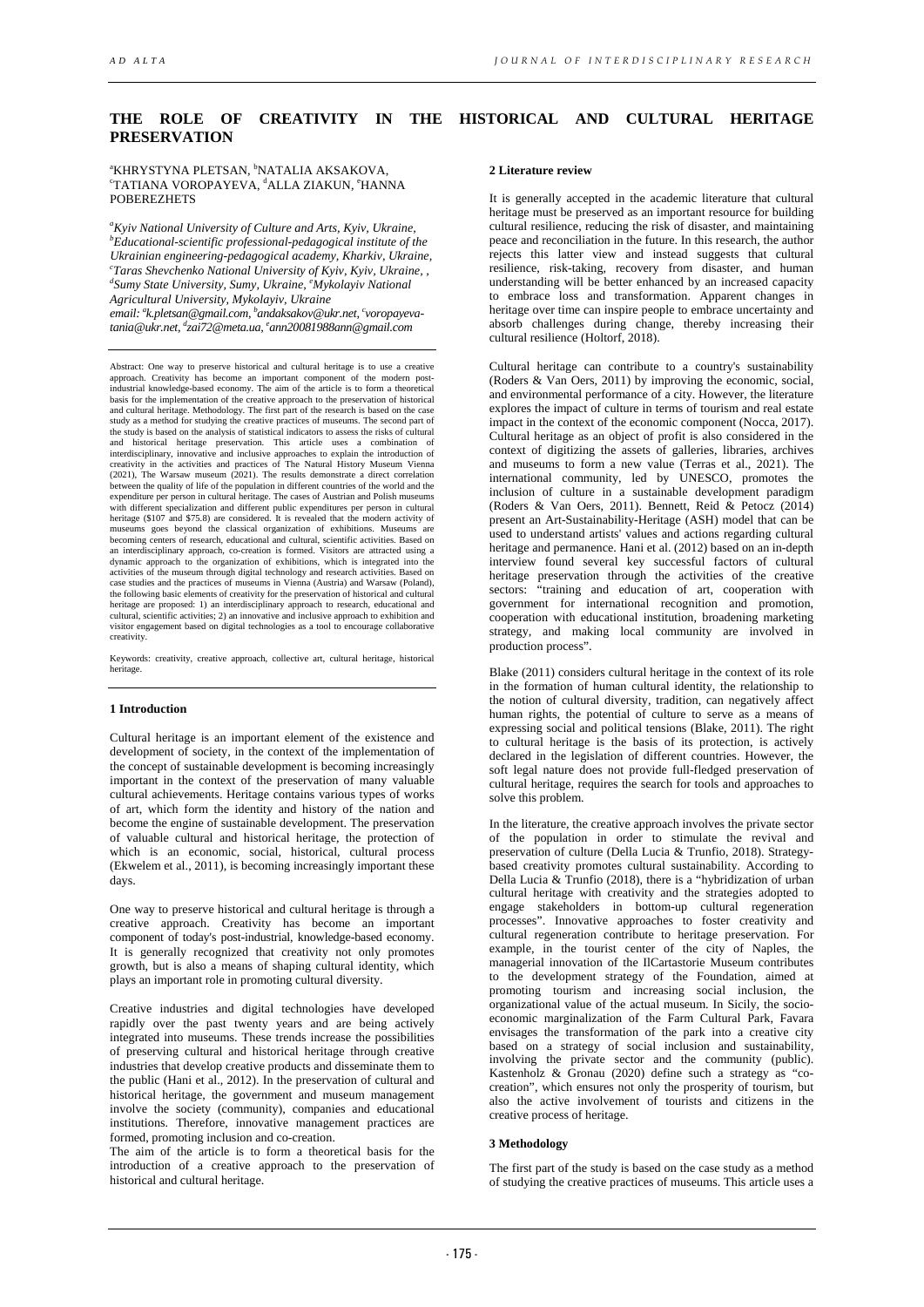combination of interdisciplinary, innovative and inclusive approaches to explain the implementation of creativity in the activities and practices of The Natural History Museum Vienna (2021), The Warsaw museum (2021). For a qualitative content analysis of the practices of selected museums in Vienna and Warsaw due to the possibility of comparing the level of creativity, which is differentiated because of the different innovation practices, the practice of digitization of exhibitions and the introduction and use of digital tools to develop cocreation.

The second part of the study is built on the analysis of statistical indicators to assess the risks of preservation of cultural and historical heritage. For quantitative analysis, UNESCO and World Bank indicators for 2018-2020 are used to assess the dynamics and structure of exchange between countries of cultural values.

# **4 Results**

The developed countries spend more on cultural and natural heritage: in Austria, the figure is \$107.2 per person at purchasing power parity (according to Table 1, constant PPP\$ – 2017), in France –  $$107$ , in Hungary –  $$162$ , in Poland –  $$75.8$ , in Slovakia – \$48.1, in Sweden – \$95.5.

Table 1 – The total public expenditure on cultural and natural heritage per capita (constant PPP\$ – 2017) in 2018-2020

| Year                | 2018           | 2019           | 2020           |  |
|---------------------|----------------|----------------|----------------|--|
| Austria             | 107.2          |                |                |  |
| Azerbaijan          |                | 0.8            | $\overline{a}$ |  |
| <b>Belarus</b>      | 98.1           | 103.3          | $\overline{a}$ |  |
| <b>Brazil</b>       | ä,             | 8.1            | L              |  |
| <b>Burkina Faso</b> | $\overline{a}$ |                | $\overline{a}$ |  |
| China               | $\overline{a}$ | 7.9            | $\overline{a}$ |  |
| Czech Republic      | 115            | L,             | -              |  |
| Ecuador             |                | 2.6            |                |  |
| Finland             | $\overline{a}$ | 29.7           | $\overline{a}$ |  |
| France              | 107.2          | -              |                |  |
| Georgia             |                |                | 5.9            |  |
| Hungary             | 162.4          | $\overline{a}$ | $\overline{a}$ |  |
| Israel              |                | 29             | $\overline{a}$ |  |
| Japan               |                | $\overline{4}$ | L,             |  |
| Luxembourg          | $\overline{a}$ | 67             | $\overline{a}$ |  |
| Mauritius           | $\overline{a}$ | 11             | $\overline{a}$ |  |
| Mexico              | 14.6           |                | $\overline{a}$ |  |
| Nicaragua           |                | 0.4            |                |  |
| Peru                | $\overline{a}$ | 13.6           | $\overline{a}$ |  |
| Poland              |                | 75.8           | $\overline{a}$ |  |
| Portugal            | 31.8           |                | L,             |  |
| Republic of Korea   |                | 65.2           | $\overline{a}$ |  |
| Republic of Moldova | $\overline{a}$ | 5.7            | L,             |  |
| Slovakia            | 48.1           | $\overline{a}$ | $\overline{a}$ |  |
| Spain               | 44.2           | $\overline{a}$ | $\overline{a}$ |  |
| Sweden              | 95.5           | $\overline{a}$ | ÷              |  |
| Turkey              | 40.8           |                |                |  |
| Uzbekistan          | $\overline{a}$ | $\overline{a}$ | 0.1            |  |

Source: UNESCO (2021a).

The level of quality of life of the population and economic development directly affects the expenditure on cultural and natural heritage: GDP per capita at PPP explains 22.73% of the variation in expenditure (Figure 1). At the expense of large expenditures on cultural heritage in the developed countries, innovations that promote creativity and involvement of the population in preservation of the heritage are introduced into management practice. In particular, involvement in this study is understood as stimulating attendance at cultural and historical sites and funding through the purchase of tickets or citizens' own initiated contributions. For example, a management innovation is the website of The Natural History Museum Vienna (2021), which allows information to citizens-potential visitors about the mission, vision, history of museum development. The mission of the museum is "To the realm of nature and its exploration", and

the goal is the sustainable development of Europe, Austria and the world, which is achieved by using interdisciplinary, inclusive and innovative approaches to research, co-creation through digital technology. Through the dynamism of the exhibitions (online and offline), the museum staff engages visitors in an ongoing dialogue that generates interest, generates value for the population. One of the main objectives of the museum "to create an inclusive platform for participation, dialogue and an exchange of views on current issues" (The Natural History Museum Vienna, 2021). Digital technologies are actively used to engage citizens: videos, animations and text to display exhibition content; social media channels for online tours, watching films about the museum and collection (e.g. YouTube channel to watch videos of the museum or current exhibitions) Google Arts & Culture platform to view all exhibitions; special digital interactive interaction tools (e.g. Digitorial to study minerals) digital collections; 3D-Museum. The museum attracts the financial resources of individuals and companies to hold exhibitions and carries out its activities, including research projects, on a collaborative basis. The sponsor can carry out funding in the form of support for exhibits, backgrounds, or showcases of any size.



Figure 1 – Dependence between GDP per capita Average 2018-2020, PPP (current international \$) and Total per capita public expenditure on cultural and natural heritage (constant PPP\$ – 2017) in 2018-2020 (based on panel data in different world countries)

Source: World Bank (2021).

Despite the attraction by museums (as the example of The Natural History Museum Vienna, 2021 shows) of private individuals and companies to funding, still private spending on cultural and natural heritage remains low in comparison with public spending (Table 2). While in the Czech Republic public spending was \$115 per person and private spending was \$64; in Finland \$29.7 and \$3 respectively; in Georgia \$5.9 and \$5.6 respectively; in Poland \$75.8 and \$34.7 respectively; in Portugal \$31.8 and \$18.6 respectively; in Spain \$44.2 and \$30.7 respectively.

Table 2 – Total per capita private expenditure on cultural and natural heritage (constant PPP\$ – 2017) in 2018-2020

| Year           | 2018 | 2019 | 2020 |
|----------------|------|------|------|
| <b>Belarus</b> |      | 0.2  |      |
| Czech Republic | 64   |      |      |
| Denmark        | 85   |      |      |
| Finland        |      | 3    |      |
| Georgia        |      |      | 5.6  |
| Mexico         | 4.1  |      |      |
| Poland         |      | 34.7 |      |
| Portugal       | 18.6 |      |      |
| Spain          | 30.7 |      |      |
| Sweden         | 8.4  |      |      |

Source: UNESCO (2021a).

In general, the countries are significantly differentiated by the amount of public-private spending on cultural heritage (Figure 2), which means different financial potential for its preservation, support and implementation of the creative approach to the involvement of the population. In comparison, Poland has a significantly lower level of spending on cultural heritage (75.8) than Austria (107.2). The Warsaw Museum (1936-present), whose mission is to "collect, preserve, research and exhibit varsaviana", conducts exhibitions, research, educational, cultural activities, publishing. Various museums within Warsaw collect souvenirs, photographs, clothing, architectural details, furniture,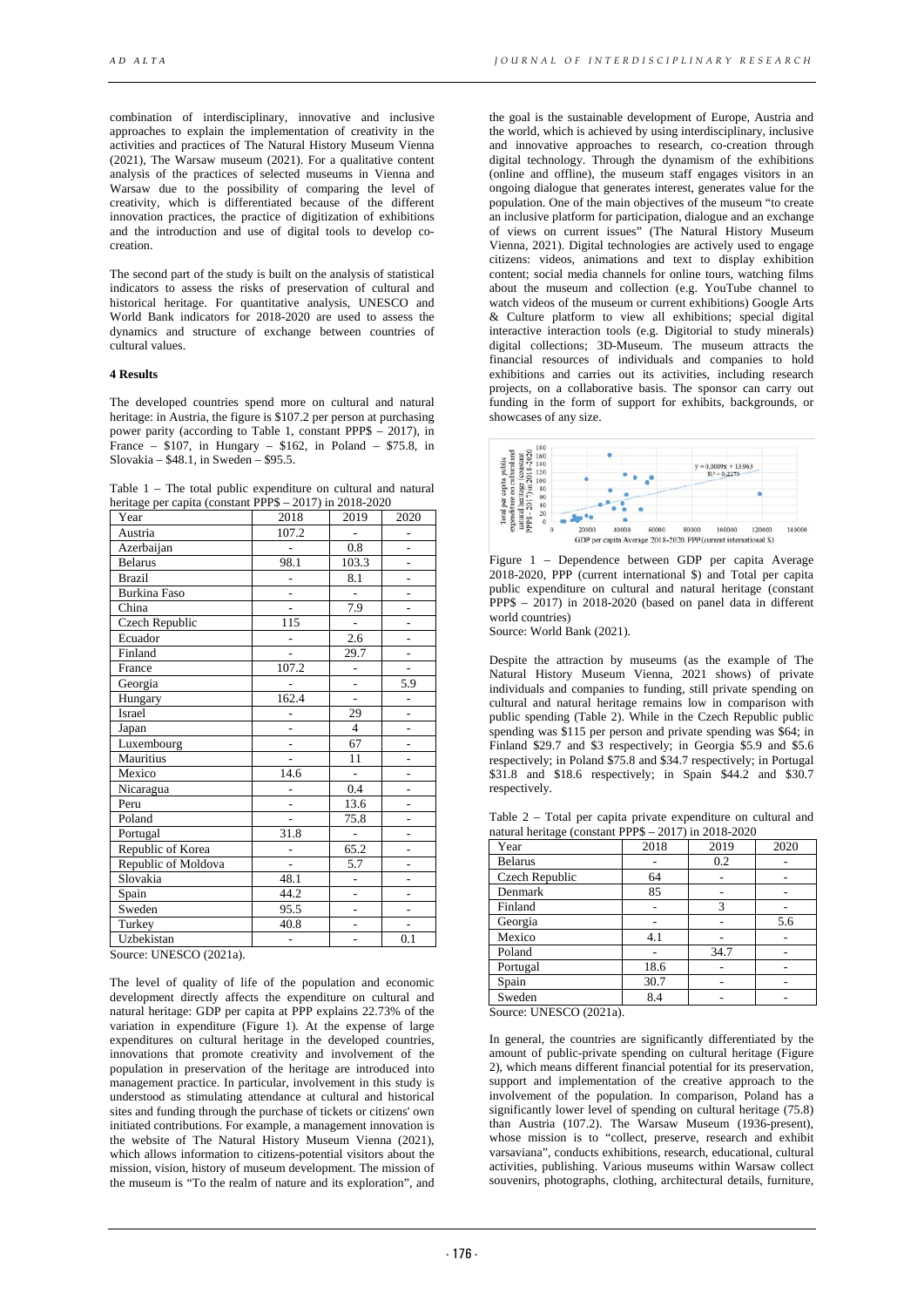sculptures, maps, clocks as historical heritage. However, the level of implementation of innovative technology, compared with The Natural History Museum Vienna (2021) is much lower: the existing digitized collections are presented on the official website created the concept of a new main exhibition in 2016; functioning website as a tool to pass online exhibitions.



Figure 2 – Total per capita expenditure (public and private) on cultural heritage (constant PPP\$ – 2017) Source: UNESCO (2021a).



Figure 3 – Online exhibition of Warsaw museum (The Things of Warsaw / Room of Archaeology; Room of Portraits) Source: The Warsaw museum (2021a); The Warsaw museum (2021b).

Among the main risks to the preservation of historical and cultural heritage – the exchange between countries of products that have historical and cultural value may threaten to reduce the value and value. The exception is cultural goods produced for commercial purposes, particularly for sale to tourists. For example, low-income countries export more cultural goods than they import. On the one hand, high income and wealth countries

import more cultural goods. On the other hand, cultural heritage can be stored as a value in the countries that appreciate history, traditions, and culture.

Low-income countries export cultural goods (goods), including the share of exports significantly exceeds the share of imports (Table 3): on average, the share of exports of cultural goods was 2.17% in 2013-2019, while the share of imports was 0.85%. Similar trends in the excess of exports over imports in lowerand upper-middle-income countries. By comparison, in highincome countries, the share of exports is less than the share of imports: the average values of the indicators were 1.31% and 1.44%, respectively.

| Table $3$ – Average share of cultural goods export and import in |  |
|------------------------------------------------------------------|--|
| different group countries in 2013-2019, % of all goods           |  |

|                                | Average share                        | Average share     |  |  |
|--------------------------------|--------------------------------------|-------------------|--|--|
|                                | of cultural                          | of cultural       |  |  |
|                                | goods import,                        | goods export,     |  |  |
|                                | % of all goods                       | % of all goods    |  |  |
|                                | Sustainable Development Goal Regions |                   |  |  |
| World                          | 1.16                                 | 1.41              |  |  |
| <b>Landlocked Developing</b>   | 0.70                                 | 0.21              |  |  |
| Countries                      |                                      |                   |  |  |
| Least Developed                | 1.28                                 | 0.12              |  |  |
| Countries                      |                                      |                   |  |  |
| <b>Small Island Developing</b> | 1.62                                 | 1.99              |  |  |
| <b>States</b>                  |                                      |                   |  |  |
| Africa (Sub-Saharan)           | 0.44                                 | 0.20              |  |  |
| Western Asia and               | 1.64                                 | 1.73              |  |  |
| Northern Africa                |                                      |                   |  |  |
| Africa (Northern)              | 0.64                                 | 0.19              |  |  |
| Asia (Western)                 | 1.84                                 | 1.88              |  |  |
| Asia (Central and              | 0.62                                 | 2.84              |  |  |
| Southern)                      |                                      |                   |  |  |
| Asia (Central)                 | 0.51                                 | 0.09              |  |  |
| Asia (Southern)                | 0.62                                 | 3.27              |  |  |
| Asia (Eastern and South-       | 1.05                                 | 1.83              |  |  |
| eastern)                       |                                      |                   |  |  |
| Asia (Eastern)                 | 1.05                                 | 1.89              |  |  |
| Asia (South-eastern)           | 1.07                                 | 1.63              |  |  |
| Latin America and the          | 0.67                                 | 0.29              |  |  |
| Caribbean                      |                                      |                   |  |  |
| Oceania                        | 1.26                                 | 0.31              |  |  |
| Oceania (Australia/New         | 1.27                                 | 0.31              |  |  |
| Zealand)                       |                                      |                   |  |  |
| Oceania (excl.                 | 0.84                                 | 0.30              |  |  |
| Australia/New Zealand)         |                                      |                   |  |  |
| Northern America and           | 1.27                                 | 1.24              |  |  |
| Europe                         |                                      |                   |  |  |
| Europe                         | 1.14                                 | $1.\overline{14}$ |  |  |
| Northern America               | 1.57                                 | 1.58              |  |  |
| World Bank Income Groups       |                                      |                   |  |  |
| Low income countries           | 0.85                                 | 2.17              |  |  |
| Lower middle income            | 0.68                                 | 1.58              |  |  |
| countries                      |                                      |                   |  |  |
| Upper middle income            | 0.52                                 | 1.55              |  |  |
| countries                      |                                      |                   |  |  |
| High income countries          | 1.44                                 | 1.31              |  |  |
| Source: UNESCO (2021b).        |                                      |                   |  |  |

In the structure of export of cultural values, the largest share in low-income countries is occupied by the "performance and celebration goods" group (average export share 78% for 2013- 2019), an insignificant share – by the "visual arts and crafts" goods" group (export share 19.8% for 2013-2019). By comparison, in high-income countries, the "visual arts and crafts goods" group has the largest share of exports at 66.82% for 2013-2019, the "performance and celebration goods" group at 13%, and the "books and press goods" group at 12.62%. Countries with a lower average income level export more "visual arts and crafts goods" group  $-$  94.56% for 2013-2019. In countries with a higher average income level citizens also export performance and celebration goods (12.18%) and audiovisual and interactive media goods (12.84%).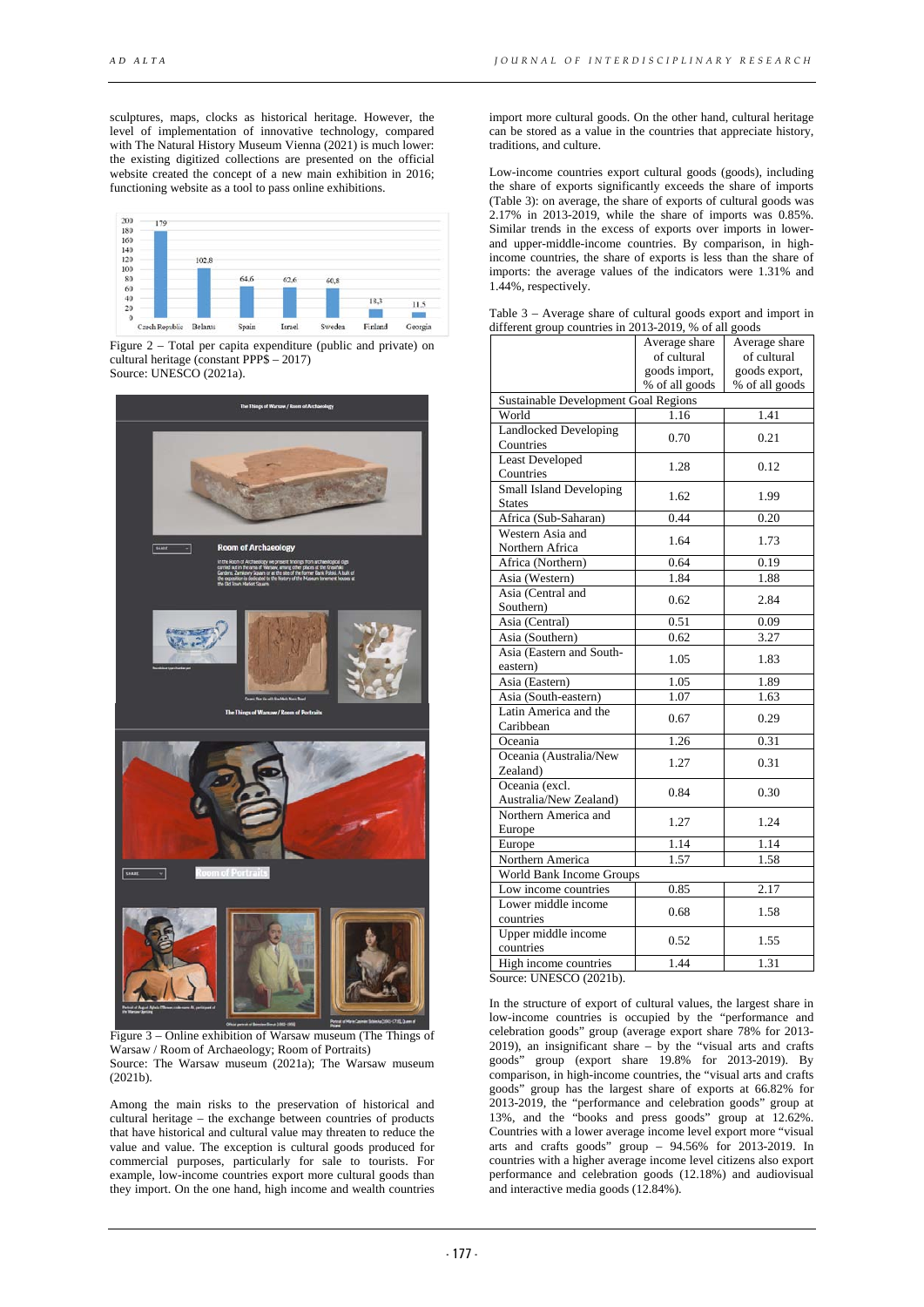| Share of design<br>Share of<br>and creative<br>books and<br>services goods<br>press goods<br>in exports<br>in exports<br>9.38<br>9.76<br>9.87<br>6.29<br>24.61<br>2.44<br>10.70 |
|---------------------------------------------------------------------------------------------------------------------------------------------------------------------------------|
|                                                                                                                                                                                 |
|                                                                                                                                                                                 |
|                                                                                                                                                                                 |
|                                                                                                                                                                                 |
|                                                                                                                                                                                 |
|                                                                                                                                                                                 |
|                                                                                                                                                                                 |
|                                                                                                                                                                                 |
|                                                                                                                                                                                 |
|                                                                                                                                                                                 |
|                                                                                                                                                                                 |
| 2.36                                                                                                                                                                            |
| 2.05                                                                                                                                                                            |
| 10.36                                                                                                                                                                           |
| 2.04                                                                                                                                                                            |
| 4.38                                                                                                                                                                            |
| 4.64                                                                                                                                                                            |
| 3.68                                                                                                                                                                            |
| 13.82                                                                                                                                                                           |
| 24.15                                                                                                                                                                           |
| 24.15                                                                                                                                                                           |
| 27.54                                                                                                                                                                           |
| 15.86                                                                                                                                                                           |
| 17.66                                                                                                                                                                           |
| 11.53                                                                                                                                                                           |
| 1.73                                                                                                                                                                            |
| 2.94                                                                                                                                                                            |
| 5.23                                                                                                                                                                            |
| 12.62                                                                                                                                                                           |
|                                                                                                                                                                                 |

| Table 4 – Average share of cultural goods export by domain, 2013-2019, % of all cultural goods export |  |  |
|-------------------------------------------------------------------------------------------------------|--|--|
|                                                                                                       |  |  |

Source: UNESCO (2021c).

Low-income countries import "performance and celebration goods" the most – 42.66%, "visual arts and crafts goods" – 45.05%, "books and press goods" – 8.62%. In countries with lower-middle-income levels the most imported "visual arts and crafts goods" – 61%, "performance and celebration goods" – 25%, "visual arts and crafts goods" – 11%. In high- and middle-

income countries, "visual arts and crafts goods" – 44%, "performance and celebration goods" – 35%, "visual arts and crafts goods" – 13% are imported the most. In high-income countries, "visual arts and crafts goods" are imported the most – 59%, performance and celebration goods – 17%, "visual arts and crafts goods"  $-11\%$ .

|                                        | Average, 2013-2019, % of all cultural goods import                |                                                                            |                                                              |                                                                 |                                                       |
|----------------------------------------|-------------------------------------------------------------------|----------------------------------------------------------------------------|--------------------------------------------------------------|-----------------------------------------------------------------|-------------------------------------------------------|
| Country group                          | Share of<br>performance<br>and celebration<br>goods in<br>imports | Share of<br>audiovisual<br>and<br>interactive<br>media goods<br>in imports | Share of<br>visual arts<br>and crafts<br>goods in<br>imports | Share of design<br>and creative<br>services goods<br>in imports | Share of<br>books and<br>press<br>goods in<br>imports |
| World                                  | 19.68                                                             | 8.59                                                                       | 57.81                                                        | 0.08                                                            | 11.35                                                 |
| <b>Landlocked Developing Countries</b> | 21.87                                                             | 14.16                                                                      | 39.20                                                        | 1.44                                                            | 23.08                                                 |
| <b>Least Developed Countries</b>       | 9.03                                                              | 0.11                                                                       | 77.21                                                        | 1.70                                                            | 11.86                                                 |
| <b>Small Island Developing States</b>  | 22.07                                                             | 2.47                                                                       | 68.46                                                        | 0.04                                                            | 6.70                                                  |
| Africa (Sub-Saharan)                   | 24.47                                                             | 4.33                                                                       | 27.26                                                        | 0.10                                                            | 43.48                                                 |
| Western Asia and Northern Africa       | 6.03                                                              | 2.93                                                                       | 85.66                                                        | 0.09                                                            | 4.99                                                  |
| Africa (Northern)                      | 13.45                                                             | 2.82                                                                       | 63.44                                                        | 0.46                                                            | 19.53                                                 |
| Asia (Western)                         | 5.44                                                              | 2.95                                                                       | 87.37                                                        | 0.05                                                            | 3.88                                                  |
| Asia (Central and Southern)            | 41.38                                                             | 0.92                                                                       | 46.75                                                        | 2.12                                                            | 8.34                                                  |
| Asia (Central)                         | 11.45                                                             | 4.04                                                                       | 49.62                                                        | 5.92                                                            | 28.53                                                 |
| Asia (Southern)                        | 43.65                                                             | 0.71                                                                       | 46.44                                                        | 1.73                                                            | 6.98                                                  |
| Asia (Eastern and South-eastern)       | 26.17                                                             | 5.59                                                                       | 60.95                                                        | 0.03                                                            | 5.54                                                  |
| Asia (Eastern)                         | 25.79                                                             | 6.94                                                                       | 59.52                                                        | 0.02                                                            | 5.54                                                  |
| Asia (South-eastern)                   | 27.26                                                             | 1.46                                                                       | 65.38                                                        | 0.05                                                            | 5.54                                                  |
| Latin America and the Caribbean        | 28.65                                                             | 14.42                                                                      | 38.72                                                        | 0.04                                                            | 18.00                                                 |
| Oceania                                | 17.43                                                             | 11.77                                                                      | 44.19                                                        | 0.01                                                            | 24.85                                                 |
| Oceania (Australia/New Zealand)        | 17.45                                                             | 11.89                                                                      | 44.14                                                        | 0.01                                                            | 24.76                                                 |
| Oceania (excl. Australia/New Zealand)  | 16.91                                                             | 2.59                                                                       | 47.90                                                        | 0.04                                                            | 29.37                                                 |
| Northern America and Europe            | 17.57                                                             | 10.70                                                                      | 54.31                                                        | 0.04                                                            | 13.98                                                 |
| Europe                                 | 15.61                                                             | 10.03                                                                      | 55.40                                                        | 0.05                                                            | 15.85                                                 |
| Northern America                       | 20.71                                                             | 11.85                                                                      | 52.53                                                        | 0.02                                                            | 10.92                                                 |
| Low income countries                   | 42.66                                                             | 3.10                                                                       | 45.05                                                        | 0.09                                                            | 8.62                                                  |
| Lower middle income countries          | 25.29                                                             | 0.92                                                                       | 61.16                                                        | 0.89                                                            | 11.45                                                 |
| Upper middle income countries          | 35.21                                                             | 7.24                                                                       | 43.89                                                        | 0.13                                                            | 12.78                                                 |
| High income countries                  | 17.10                                                             | 9.23                                                                       | 59.57                                                        | 0.03                                                            | 11.22                                                 |

Table 5 – Average share of cultural goods export by domain, 2013-2019, % of all cultural goods import

Source: UNESCO (2021d).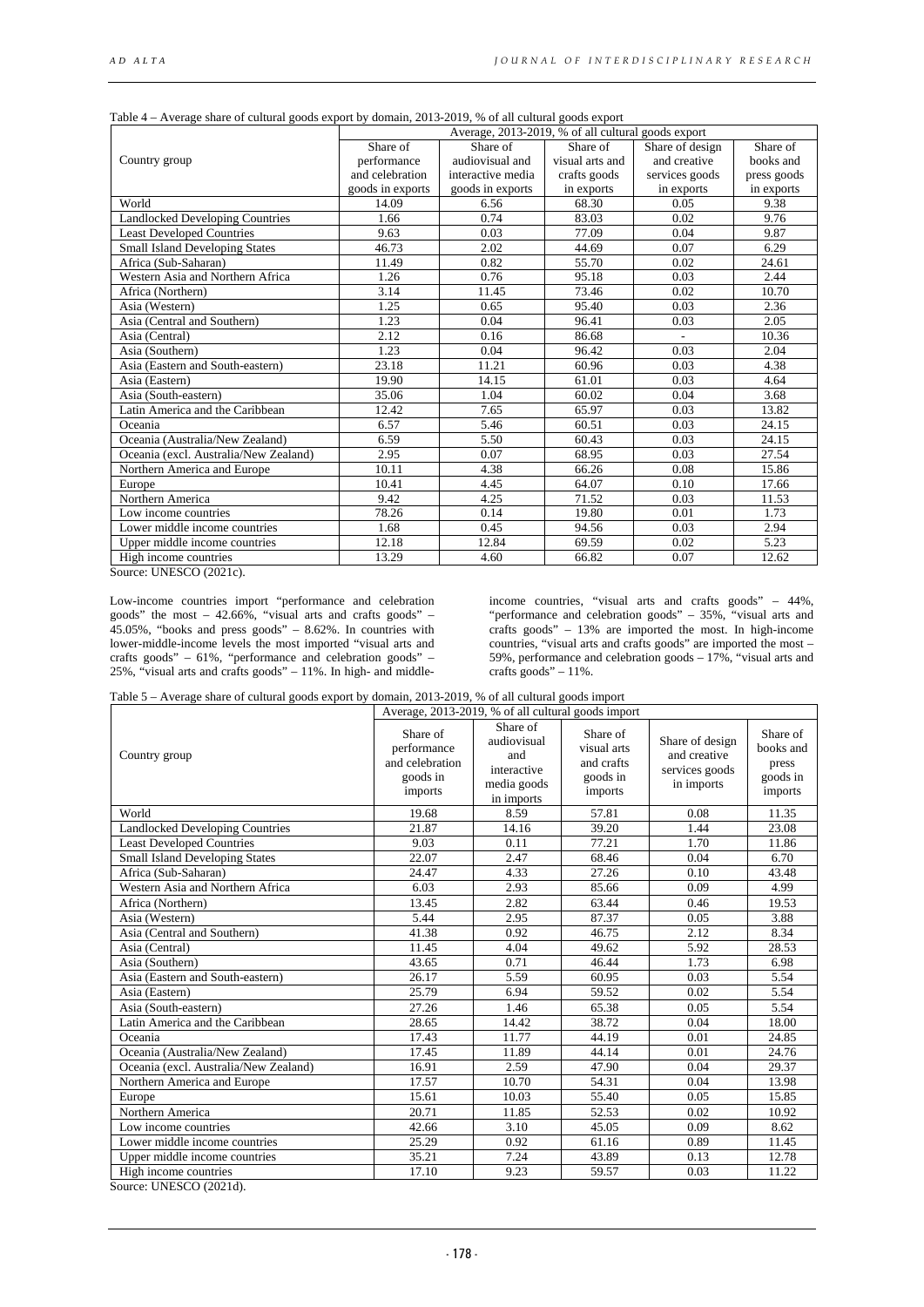# **5 Discussion**

Similar to the findings of Hani et al. (2012) this study found that preservation of cultural heritage is possible through creative activities and the involvement of various parties (individuals, companies, universities). Hani et al. (2012) highlighted collaboration with government, educational institutions, and the local community as major elements of cultural heritage preservation. This study also found, using The Natural History Museum Vienna (2021) and The Warsaw museum (2021b) as examples, that collaboration promotes creativity and co-creation: museum management engages research institutions to organize interesting exhibitions, creative presentation of exhibits, in turn encouraging visitors to purchase tickets through expressions of interest. Therefore, the incentives to visit museums provide the funding with which the museum continues to create new exhibitions and introduce new concepts to its activities. Museums become shared spaces for government, citizen, and company activities that stimulate creativity. The introduction of digital technologies is an innovative tool that promotes the collaborative creativity of various stakeholders.

This study reveals the introduction of innovation through digital technologies in museum activities, greatly facilitates the visitor's interaction with the heritage through the digitization of exhibits in the exhibitions. These findings correlate with those of Della Lucia & Trunf (2018), who found implementations of innovation in the IlCartastorie museum and the Farm Cultural Park. In addition, we also found the ultimate goal of sustainable development, particularly in the practice of The Natural History Museum Vienna (2021), which is implemented through research activities. The goal of IlCartastorie museum and the Farm Cultural Park is the regeneration of culture through its combination with creativity and based on a private sector engagement strategy (Lidegaard, Nuccio & Bille, 2018). In both IlCartastorie museum and Farm Cultural park practices, intangible factors (Borseková et al., 2017), including innovative thinking (Kunzmann, 2004), creativity (Florida, 2002), have contributed to cultural heritage value and cultural regeneration. The involvement of the private sector has also promoted creativity in order to preserve cultural and historical heritage (Della Lucia & Trunf, 2018).

Thanks to digitalization, there is a shift from preserving cultural and historical heritage (as happened in particular in the Warsaw Museum, which was in 2016 for the restoration of exhibits and digitization) to its development by introducing a creative approach. As Della Lucia & Trunf (2018) argue, creativity, creativity provides social and organizational value to heritage. The interactive museum provides an increase in the number of visitors, diversity and level of engagement with private exhibits, contributes including the growth of international visitors, ensures the inclusivity and openness of museums, and promotes value collaboration to enhance its own, organizational and sustainable development. Museums become informal spaces, cells of social interaction and inclusion, hotbeds of creativity and incubation of innovation (Cohendet et al., 2010; Tavano Blessi et al., 2012). The inclusive, creative atmosphere of such spaces (Bertacchini & Santagata, 2012) promotes individual well-being, capacity and social capital (Inkpen & Tsang, 2005), attracts people interested in authentic experiences, including forms of creative tourism (Richards, 2014).

#### **6 Conclusion**

The study reveals a direct correlation between the quality of life in different countries of the world and the expenditure per person in cultural heritage. A higher level of spending per person corresponds to a higher volume of GDP per capita. The cases of Austrian and Polish museums with different specialization and different public expenditures per one person in cultural heritage (\$107 and \$75.8) are considered. Museums are becoming centers of research, educational and cultural, scientific activities. An interdisciplinary approach is taking shape, involving individuals and companies as sponsors of activities. The visitors are attracted using a dynamic approach to the organization of

exhibitions, which is integrated into the activities of the museum through digital technology and research activities. Based on case studies, the practices of museums in Vienna (Austria) and Warsaw (Poland), the following basic elements of creativity for the preservation of historical and cultural heritage are proposed: 1) an interdisciplinary approach to research, educational and cultural, scientific activities; 2) an innovative and inclusive approach to exhibition and visitor engagement based on digital technologies as a tool to encourage co-creation.

Further research should be aimed at identifying the peculiarities of managerial innovative practices of EU museums as an important element in the creative approach to the preservation of historical and cultural heritage.

### **Literature:**

1. Barwick, J., Dearnley, J., & Muir, A. (2011). Playing games with cultural heritage: A comparative case study analysis of the current status of digital game preservation. *Games and Culture*, *6*(4), 373-390.

2. Bennett, D., Reid, A., & Petocz, P. (2014). Creative workers' views on cultural heritage and sustainability. *Journal of aesthetics & culture*, *6*(1), 24476.

3. Bertacchini, E., & Santagata, W. (2012). Atmosfera creativa. *Un modello di sviluppo sostenibile per il Piemonte fondato su cultura e creatività, Bologna: Il Mulino*.

4. Blake, J. (2011). Taking a human rights approach to cultural heritage protection. *Heritage & Society*, *4*(2), 199-238.

5. Blessi, G. T., Tremblay, D. G., Sandri, M., & Pilati, T. (2012). New trajectories in urban regeneration processes: Cultural capital as source of human and social capital accumulation–Evidence from the case of Tohu in Montreal. *Cities*, *29*(6), 397-407.

6. Borseková, K., Vaňová, A., & Vitálišová, K. (2017). Building Košice European capital of culture: Towards a creative city?. In *Tourism in the City* (pp. 193-205). Springer, Cham.

7. Cohendet, P., Grandadam, D., & Simon, L. (2010). The anatomy of the creative city. *Industry and innovation*, *17*(1), 91-111.

8. Della Lucia, M., & Trunfio, M. (2018). The role of the private actor in cultural regeneration: Hybridizing cultural heritage with creativity in the city. *Cities*, *82*, 35-44.

9. Ekwelem, V. O., Okafor, V. N., & Ukwoma, S. C. (2011). Preservation of cultural heritage: The strategic role of the library and information science professionals in South East Nigeria. *Library Philosophy and Practice*, 1.

10. Fatoric, S., & Seekamp, E. (2017). Are cultural heritage and resources threatened by climate change? A systematic literature

review. *Climatic change*, *142*(1-2), 227. 11. Florida, R. (2002). Bohemia and economic geography. *Journal of economic geography*, *2*(1), 55-71.

12. Georgios, L. (2018). The Transformation of Traditional Dance from Its First to Its Second Existence: The Effectiveness of Music-Movement Education and Creative Dance in The Preservation of Our Cultural Heritage. *Journal of Education and Training Studies*, *6*(1), 104-112.

13. Hani, U., Azzadina, I., Sianipar, C. P. M., Setyagung, E. H., & Ishii, T. (2012). Preserving cultural heritage through creative industry: A lesson from Saung Angklung Udjo. *Procedia Economics and Finance*, *4*, 193-200. https://doi.org/10.10 16/S2212-5671(12)00334-6

14. Holtorf, C. (2018). Embracing change: how cultural resilience is increased through cultural heritage. *World archaeology*, *50*(4), 639-650.

15. Inkpen, A. C., & Tsang, E. W. (2005). Social capital, networks, and knowledge transfer. *Academy of management review*, *30*(1), 146-165.

16. Kastenholz, E., & Gronau, W. (2020). Enhancing competences for co-creating appealing and meaningful cultural heritage experiences in tourism. *Journal of Hospitality & Tourism Research*, 1096348020951637.

17. Kunzmann, K. R. (2004). Culture, creativity and spatial planning. *The town planning review*, 383-404.

18. Kurniawan, H., Salim, A., Suhartanto, H., & Hasibuan, Z. A. (2011, May). E-cultural heritage and natural history framework: an integrated approach to digital preservation. In *International Conference on Telecommunication Technology and Applications (IACSIT)* (pp. 177-182).